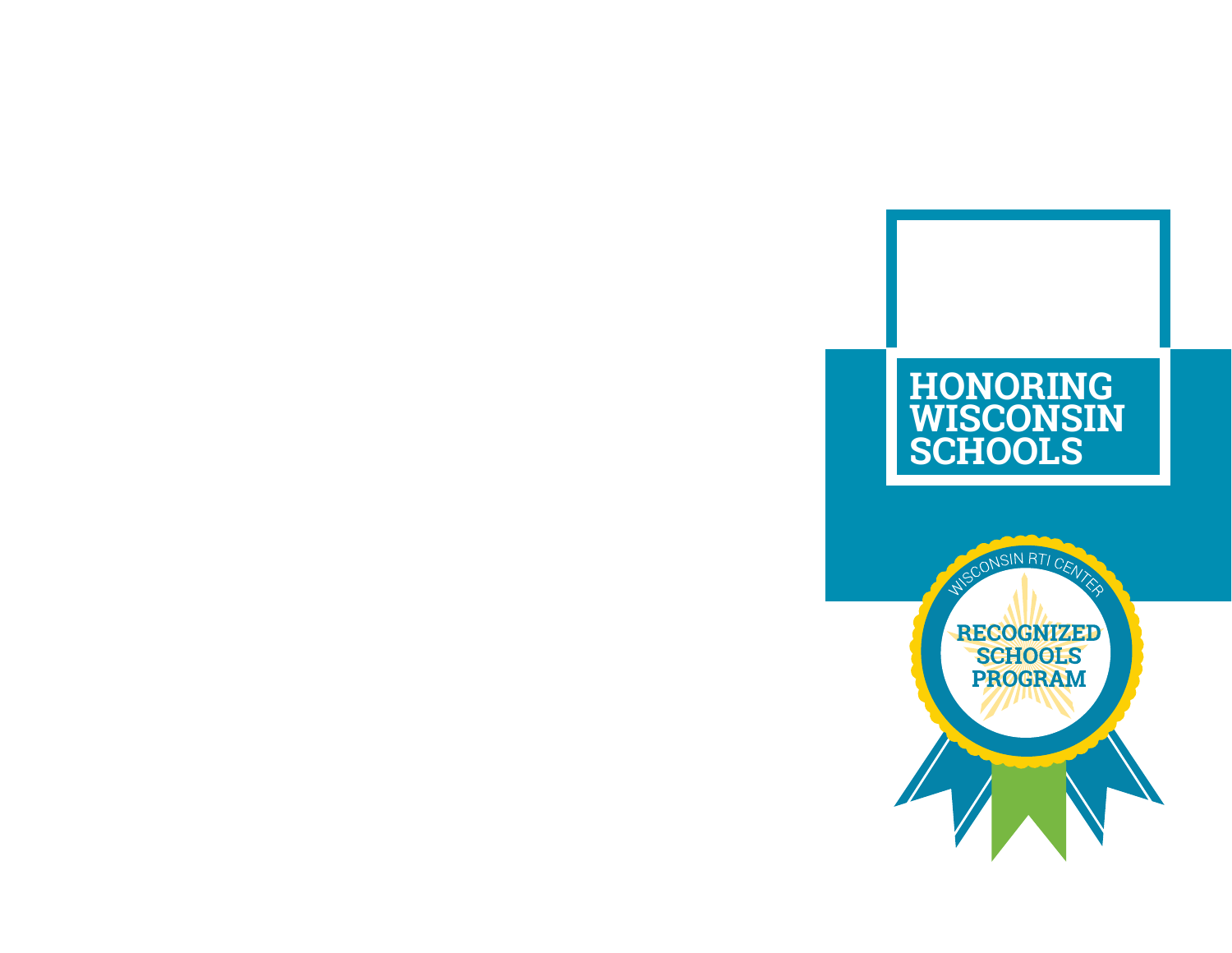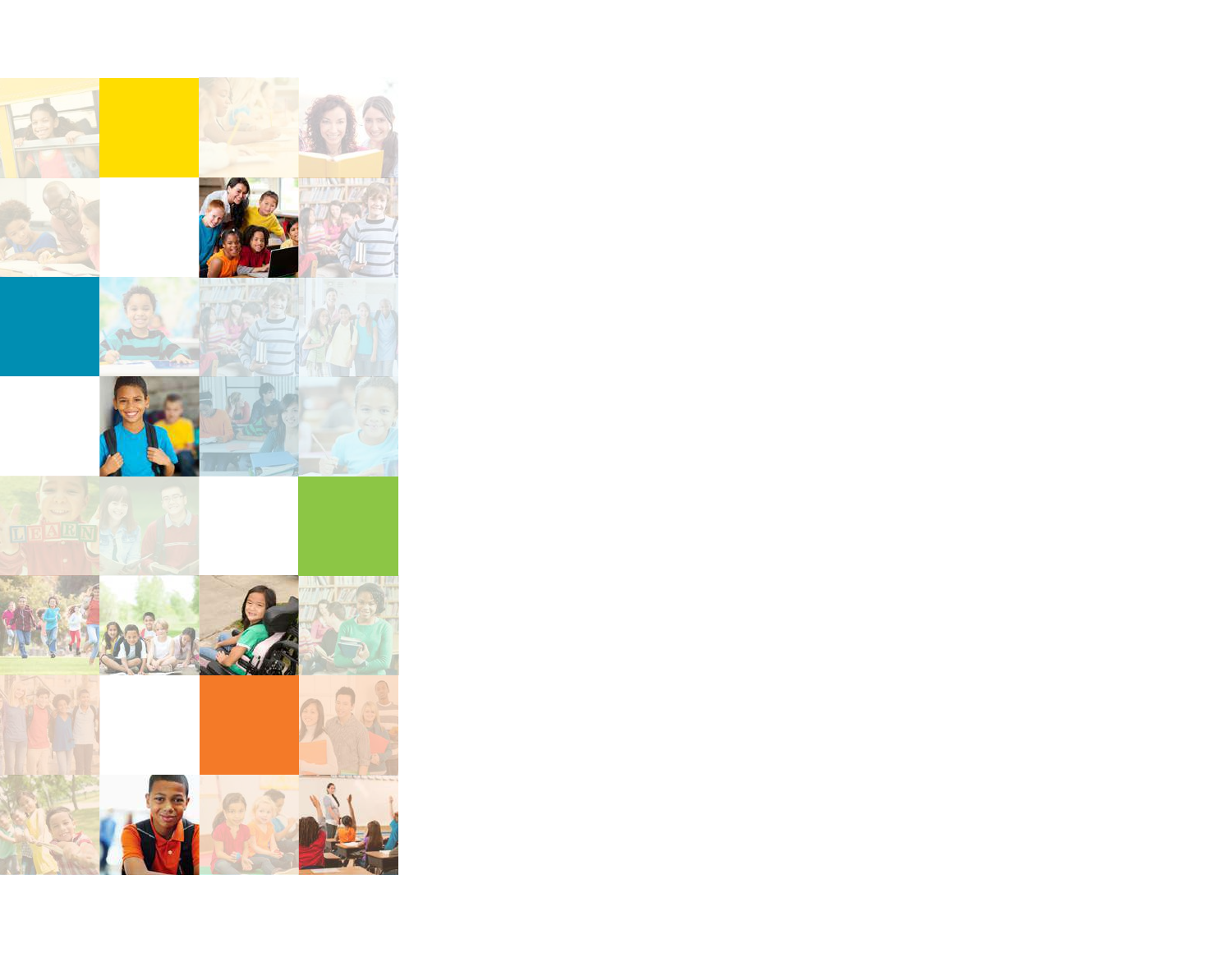## **EVERY LEARNER MATTERS.**

Wisconsin schools have the responsibility and privilege to provide equitable services, practices, and resources to **every learner**, based on responsiveness to effective instruction, to ensure that they are college and career ready.

At the Wisconsin RtI Center, we believe the best way to do this is through the implementation of an equitable multi-level system of supports. In this system, high quality instruction, strategic use of data, and collaboration interact within a continuum of supports to facilitate learner success. Schools provide varying types of supports at differing levels of intensity to proactively and responsively adjust to the needs of the **whole child**.

Our RECOGNIZED SCHOOLS PROGRAM was created to encourage schools in their work of expanding, refining, and sustaining full implementation of equitable multi-level systems of supports. The program affirms the dedication and hard work that schools invest on their journeys.

*It's our honor to celebrate progress and improvements in student outcomes for Wisconsin schools.*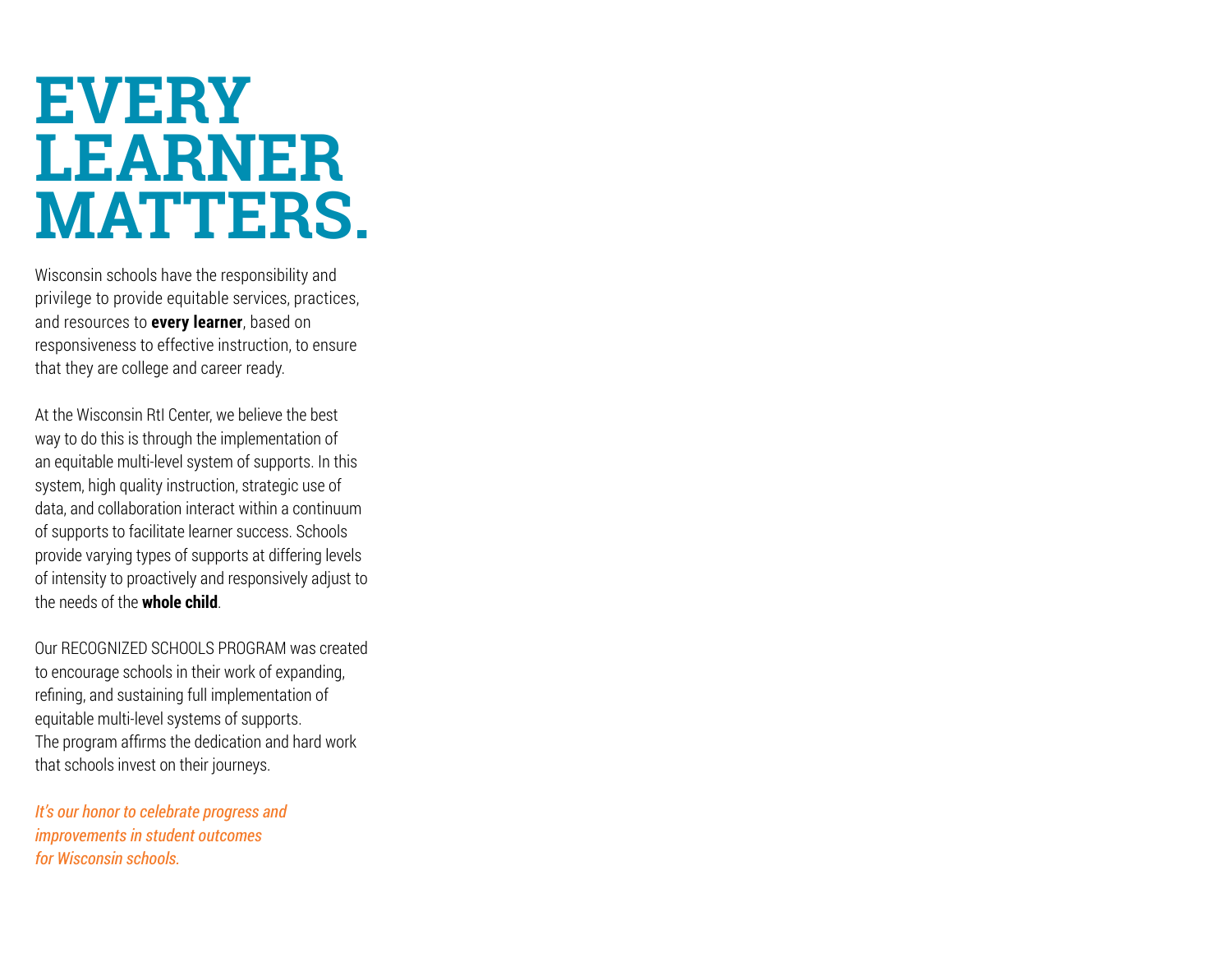

The RECOGNIZED SCHOOLS PROGRAM has a two-fold purpose: first, to honor the progress of schools and districts, and second, to outline what full implementation looks like.

A fully implemented system provides increasing levels of student supports (universal/tier 1, selected/tier 2, and intensive/tier 3) in three content areas: behavior, reading, and mathematics.

There are four levels of recognition: bronze, silver, gold, and platinum.

**BRONZE:** At full implementation/ fidelity in one content area at the universal level for at least one year

**SILVER:** At full implementation/fidelity in one content area at the universal level for at least two years and at the selected level for at least one year

**GOLD:** At full implementation/fidelity in two content areas at the universal and selected levels for at least two years

**PLATINUM:** At full implementation/ fidelity in all three content areas, at all three levels, and for at least three years

## **WHAT YOU NEED TO KNOW**

Schools must complete an assessment in the current school year (between May and the following April) to qualify for recognition. The primary tool for measuring implementation for behavior is the TFI (Tiered Fidelity Inventory). The primary tool for measuring implementation for reading and mathematics is the SIR (School-wide Implementation Review).

Formal application is not necessary for bronze or silver level recognition. The center tracks assessment and training, and determines which schools qualify for these levels. In early June, schools that have been awarded these levels will be announced.

Based on assessment and training records, invitations will be extended in March and April to schools that are eligible to apply for gold or platinum level recognition. They will be asked to submit additional information by April 30. Awarded schools will be announced in early June.

For more information, please contact your regional technical assistance coordinator.